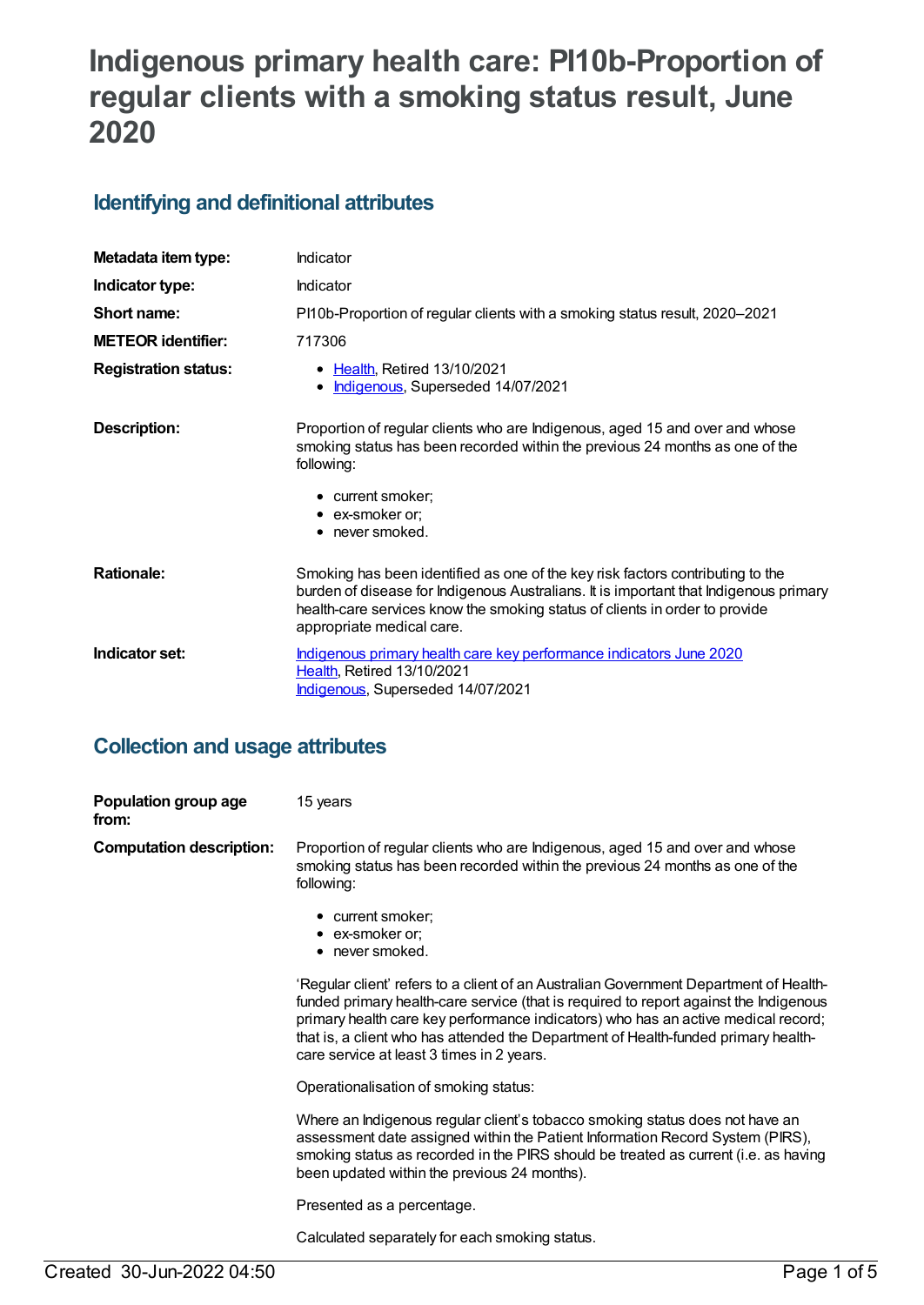| <b>Computation:</b>      | (Numerator + Denominator) x 100                                                                                                                                                   |
|--------------------------|-----------------------------------------------------------------------------------------------------------------------------------------------------------------------------------|
| Numerator:               | Calculation A: Number of regular clients who are Indigenous, aged 15 and over and<br>whose smoking status has been recorded as 'current smoker' within the previous<br>24 months. |
|                          | Calculation B: Number of regular clients who are Indigenous, aged 15 and over and<br>whose smoking status has been recorded as 'ex-smoker' within the previous 24<br>months.      |
|                          | Calculation C: Number of regular clients who are Indigenous, aged 15 and over and<br>whose smoking status has been recorded as 'never smoked' within the previous 24<br>months.   |
| Numerator data elements: | <b>Data Element / Data Set-</b>                                                                                                                                                   |
|                          | Person-tobacco smoking status, code N                                                                                                                                             |
|                          | Data Source                                                                                                                                                                       |
|                          | Indigenous primary health care data collection                                                                                                                                    |
|                          | NMDS / DSS                                                                                                                                                                        |
|                          | Indigenous primary health care NBEDS 2020-21                                                                                                                                      |
|                          | Guide for use                                                                                                                                                                     |
|                          | 'Daily smoker', 'weekly smoker' and 'irregular smoker' are aggregated into<br>'current smoker'.                                                                                   |
|                          | Data Element / Data Set-                                                                                                                                                          |
|                          | Person-age, total years N[NN]                                                                                                                                                     |
|                          | <b>Data Source</b>                                                                                                                                                                |
|                          | Indigenous primary health care data collection                                                                                                                                    |
|                          | NMDS / DSS                                                                                                                                                                        |
|                          | Indigenous primary health care NBEDS 2020–21                                                                                                                                      |
|                          | Data Element / Data Set-                                                                                                                                                          |
|                          | Person-Indigenous status, code N                                                                                                                                                  |
|                          | Data Source                                                                                                                                                                       |
|                          | Indigenous primary health care data collection                                                                                                                                    |
|                          | NMDS / DSS                                                                                                                                                                        |
|                          | Indigenous primary health care NBEDS 2020-21                                                                                                                                      |
|                          | Data Element / Data Set-                                                                                                                                                          |
|                          | Person-regular client indicator, yes/no code N                                                                                                                                    |
|                          | <b>Data Source</b>                                                                                                                                                                |
|                          | Indigenous primary health care data collection                                                                                                                                    |
|                          | NMDS / DSS                                                                                                                                                                        |
|                          | Indigenous primary health care NBEDS 2020-21                                                                                                                                      |
| Denominator:             | Calculation A, B and C: Total number of regular clients who are Indigenous, aged<br>15 and over and whose smoking status has been recorded within the previous 24<br>months.      |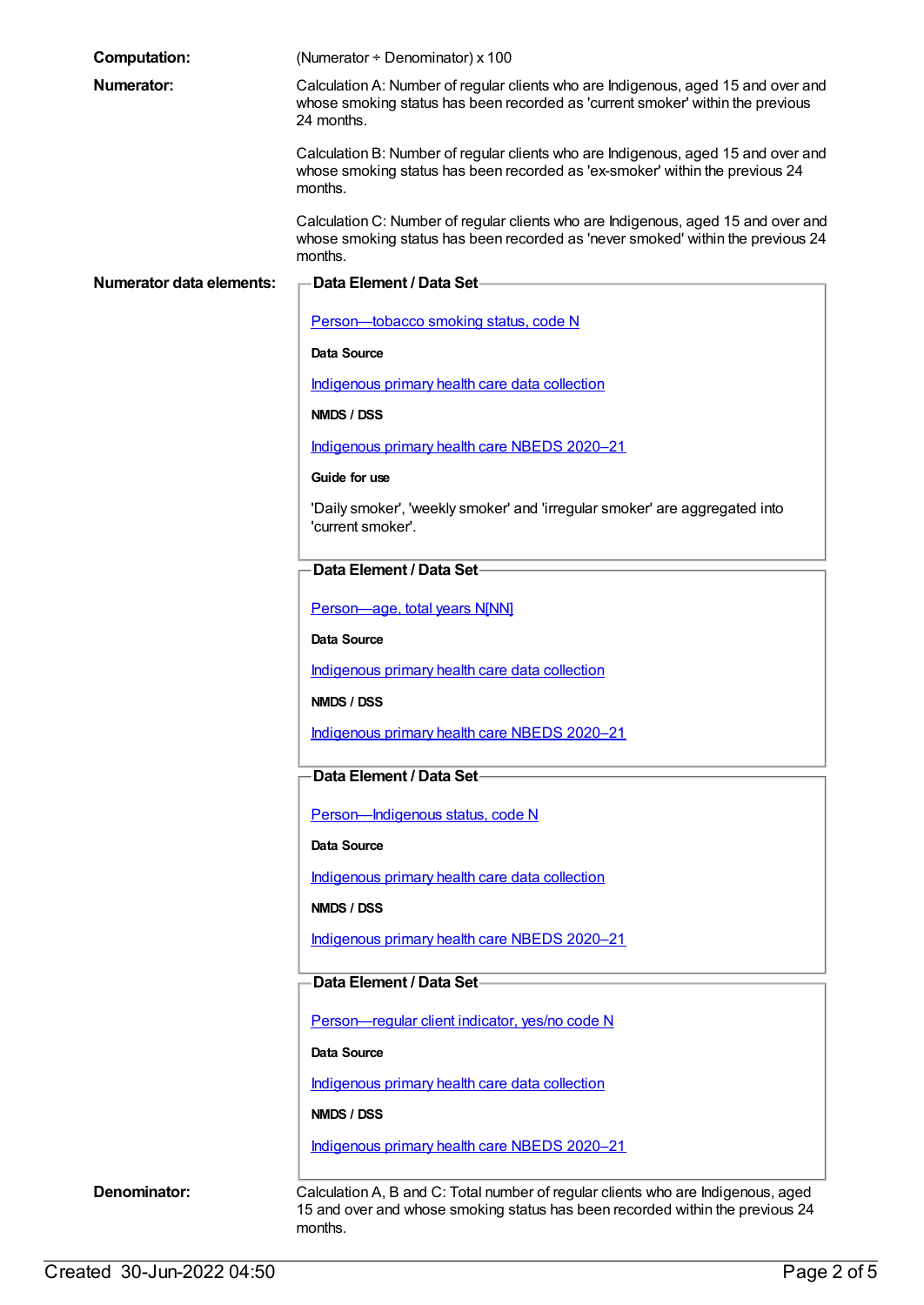#### **Denominator data elements:**

#### **Data Element / Data Set**

[Person—age,](https://meteor.aihw.gov.au/content/303794) total years N[NN]

**Data Source**

[Indigenous](https://meteor.aihw.gov.au/content/430643) primary health care data collection

**NMDS / DSS**

[Indigenous](https://meteor.aihw.gov.au/content/715320) primary health care NBEDS 2020–21

**Data Element / Data Set**

Person-smoking status recorded indicator, yes/no code N

**Data Source**

[Indigenous](https://meteor.aihw.gov.au/content/430643) primary health care data collection

**NMDS / DSS**

[Indigenous](https://meteor.aihw.gov.au/content/715320) primary health care NBEDS 2020–21

#### **Data Element / Data Set**

[Person—Indigenous](https://meteor.aihw.gov.au/content/602543) status, code N

**Data Source**

[Indigenous](https://meteor.aihw.gov.au/content/430643) primary health care data collection

**NMDS / DSS**

[Indigenous](https://meteor.aihw.gov.au/content/715320) primary health care NBEDS 2020–21

**Data Element / Data Set**

Person-regular client indicator, yes/no code N

**Data Source**

[Indigenous](https://meteor.aihw.gov.au/content/430643) primary health care data collection

**NMDS / DSS**

[Indigenous](https://meteor.aihw.gov.au/content/715320) primary health care NBEDS 2020–21

#### **Disaggregation:** 1. Sex:

a) Male b) Female

2. Age group: a) 15–24 years b) 25–34 years c) 35–44 years d) 45–54 years e) 55–64 years f) 65 years and over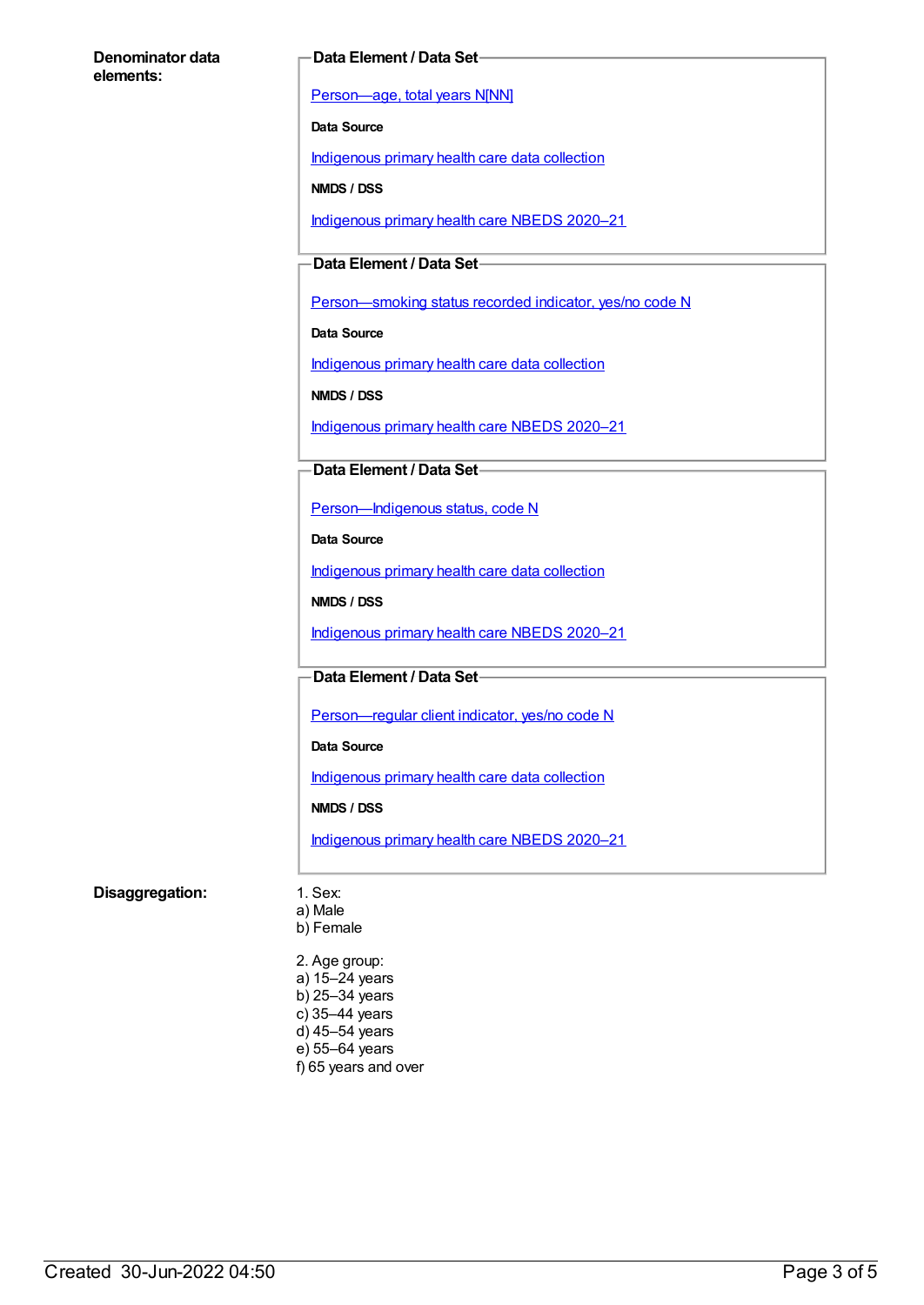| <b>Disaggregation data</b><br>elements: | <b>Data Element / Data Set-</b>                                                                                          |
|-----------------------------------------|--------------------------------------------------------------------------------------------------------------------------|
|                                         | Person-age, total years N[NN]                                                                                            |
|                                         | Data Source                                                                                                              |
|                                         | Indigenous primary health care data collection                                                                           |
|                                         | NMDS / DSS                                                                                                               |
|                                         | Indigenous primary health care NBEDS 2020-21                                                                             |
|                                         | Data Element / Data Set-                                                                                                 |
|                                         | Person-sex, code X                                                                                                       |
|                                         |                                                                                                                          |
|                                         | <b>Data Source</b>                                                                                                       |
|                                         | Indigenous primary health care data collection                                                                           |
|                                         | NMDS / DSS                                                                                                               |
|                                         | Indigenous primary health care NBEDS 2020-21                                                                             |
| <b>Comments:</b>                        | This indicator covers a 24 month reporting period from 1 January 2020 to 31<br>December 2021:                            |
|                                         | • Indigenous primary health care NBEDS 2019-20 covers the period                                                         |
|                                         | 01/01/2020 to 30/06/2020<br>• Indigenous primary health care NBEDS 2020-21 covers the period<br>01/07/2020 to 30/06/2021 |
|                                         | Indigenous primary health care NBEDS 2021-22 (to be released) will cover<br>the period 01/07/2021 to 31/12/2021.         |

## **Representational attributes**

| Indicator conceptual framework |            |
|--------------------------------|------------|
| Format:                        | N[N].N     |
| Unit of measure:               | Person     |
| Data type:                     | Real       |
| <b>Representation class:</b>   | Percentage |

| <b>Framework and</b> | <b>Health Behaviours</b> |
|----------------------|--------------------------|

**dimensions:**

alth [Behaviours](https://meteor.aihw.gov.au/content/410676)

### **Data source attributes**

| Data sources: | Data Source                                    |
|---------------|------------------------------------------------|
|               | Indigenous primary health care data collection |
|               | Frequency                                      |
|               | 6 monthly                                      |
|               | Data custodian                                 |
|               | Australian Institute of Health and Welfare.    |
|               |                                                |

## **Source and reference attributes**